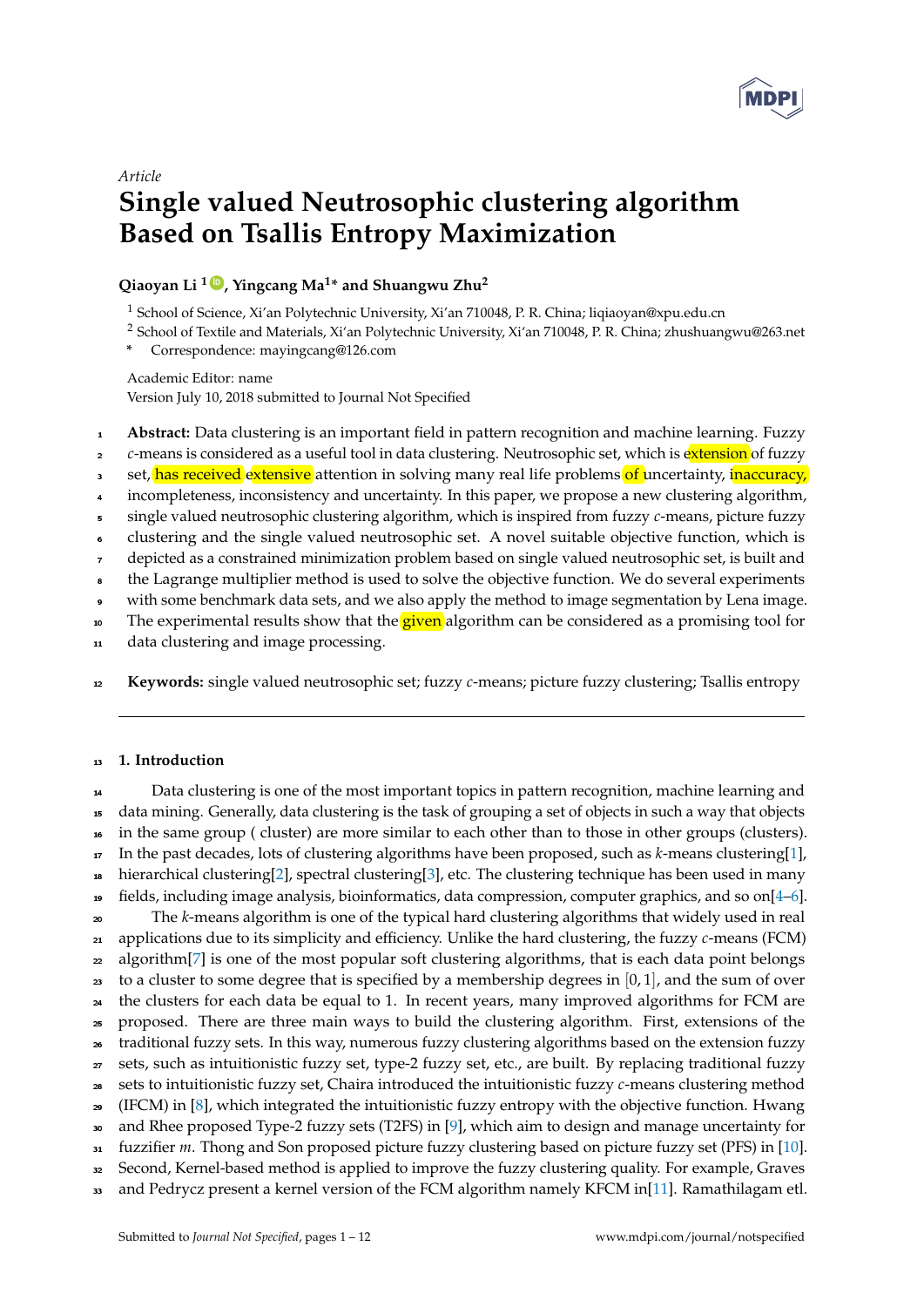- <sup>34</sup> analysis the Lung Cancer database by incorporating hyper tangent kernel function[\[12\]](#page-10-10). Third, Adding
- <sup>35</sup> regularization terms to the objective function is used to improve the clustering quality. For example,
- <sup>36</sup> Yasuda proposed an approach to FCM based on entropy maximization in [\[13\]](#page-10-11). Of course, we can use
- 37 them together to obtain more clustering quality.
- <sup>38</sup> Neutrosophic set is proposed by Smarandache [\[14\]](#page-10-12) in order to deal with real-world problems.
- <sup>39</sup> Now, neutrosophic set is gaining significant attention in solving many real life problems that involve
- <sup>40</sup> uncertainty, impreciseness, incompleteness, inconsistent, and indeterminacy. A neutrosophic set has
- <sup>41</sup> three membership functions and each membership degree is a real standard or non-standard subset of
- $\frac{1}{42}$  the nonstandard unit interval  $]0^-,1^+[$  . Wang et al. [\[15\]](#page-11-0) introduced single valued neutrosophic sets
- <sup>43</sup> (SVNSs) which is a extension of intuitionistic fuzzy sets. Moreover, the three membership functions are
- independent and their values belong to the unit interval [0, 1]. In recent years, the studies of the SVNSs <sup>45</sup> have been developed rapidly. Such as, Majumdar and Samanta [\[16\]](#page-11-1) studied similarity and entropy of
- <sup>46</sup> SVNSs. Ye [\[17\]](#page-11-2)proposed correlation coefficients of SVNSs, and applied it to single valued neutrosophic
- <sup>47</sup> decision-making problems, etc. Zhang etl. in [\[18\]](#page-11-3) propose a new definition of inclusion relation of
- <sup>48</sup> neutrosophic sets (call it type-3 inclusion relation), and a new method of ranking of neutrosophic sets
- <sup>49</sup> is given. Zhang etl. in [\[19\]](#page-11-4) study neutrosophic duplet sets, neutrosophic duplet semi-groups, and
- <sup>50</sup> cancellable neutrosophic triplet groups.
- <sub>51</sub> The clustering methods by neutrosophic set have some studies. In paper [\[20\]](#page-11-5), Ye propose a <sub>52</sub> single-valued neutrosophic minimum spanning tree (SVNMST) clustering algorithm, and he also
- <sup>53</sup> introduce single-valued neutrosophic clustering methods based on similarity measures between SVNSs
- <sup>54</sup> [\[21\]](#page-11-6). Guo and Sengur give neutrosophic *c*-means clustering algorithm[\[22\]](#page-11-7), which is inspired from FCM
- <sub>55</sub> and the neutrosophic set framework. Thong and Son did significant work for the clustering based on
- <sup>56</sup> PFS. In [\[10\]](#page-10-8), a picture fuzzy clustering algorithm, called FC-PFS is proposed. In order to determine
- <sub>57</sub> the number of clusters, they built an automatically determined the most suitable number of clusters
- <sup>58</sup> based on particle swarm optimization and picture composite cardinality for a dataset[\[23\]](#page-11-8). They also
- $\frac{1}{59}$  extend the picture fuzzy clustering algorithm for complex data[\[24\]](#page-11-9). Unlike the method in[\[10\]](#page-10-8), Son
- **60** present a novel distributed picture fuzzy clustering method on picture fuzzy set [\[25\]](#page-11-10). We can note that
- <sup>61</sup> the basic ideas of the fuzzy set, the intuitionistic fuzzy set and the SVNS are consistent in the data
- clustering, but there are differences in the representation of the objects, so that the clustering objective
- <sub>63</sub> functions are different. Thus, the more adequate description can be better used for clustering. Inspired
- <sup>44</sup> from FCM, FC-PFS, SVNS and maximization entropy method, we propose a new clustering algorithm,
- <sup>65</sup> single valued neutrosophic clustering algorithm based on Tsallis entropy maximization(SVNCA-TEM)
- <sup>66</sup> in this paper, and the experimental results show that the proposed algorithm can be considered as a <sup>67</sup> promising tool for data clustering and image processing.
- The rest of paper is organized as follows. Section 2 shows the related work on FCM, IFC and
- <sup>69</sup> FC-PFS. Section 3 introduces the proposed method and using the Lagrange multiplier method to solve
- <sup>70</sup> the objective function. The experiments on some benchmark UCI data set indicate that the proposed
- $\pi$  algorithm can be considered as a useful tool for data clustering and image processing in Section 4. The
- <sup>72</sup> last section draws the conclusions .

## <sup>73</sup> **2. Related works**

 $\alpha$  In general, suppose data set  $D = \{X_1, X_2, \dots, X_n\}$  include *n* data points, each data  $X_i =$  $\{x_{i1}, x_{i2}, \cdots, x_{id}\} \in R^d$  is a *d*-dim feature vector. The aim of clustering is get *k* disjoint clusters  $\{C_j|,j=1,2,\cdots,k\}$ , and satisfies  $C_{j'}\cap_{j'\neq j}C_j=\emptyset$  and  $D=\cup_{j=1}^k C_j$ . In the following, we will briefly 77 introduce three fuzzy clustering methods, which are FCM, IFC and FC-PFS.

- <sup>78</sup> *2.1. Fuzzy c-means*
- <sup>79</sup> The FCM was proposed in 1984 [\[7\]](#page-10-5) . FCM is a data clustering technique wherein each data point
- $\bullet$  belongs to a cluster to some degree that is specified by a membership grade. A data point  $X_i$  to cluster
- $c_j$  denoted by the term  $\mu_{ij}$ , which shows the fuzzy membership degree of the *i*-th data point in the *j*-th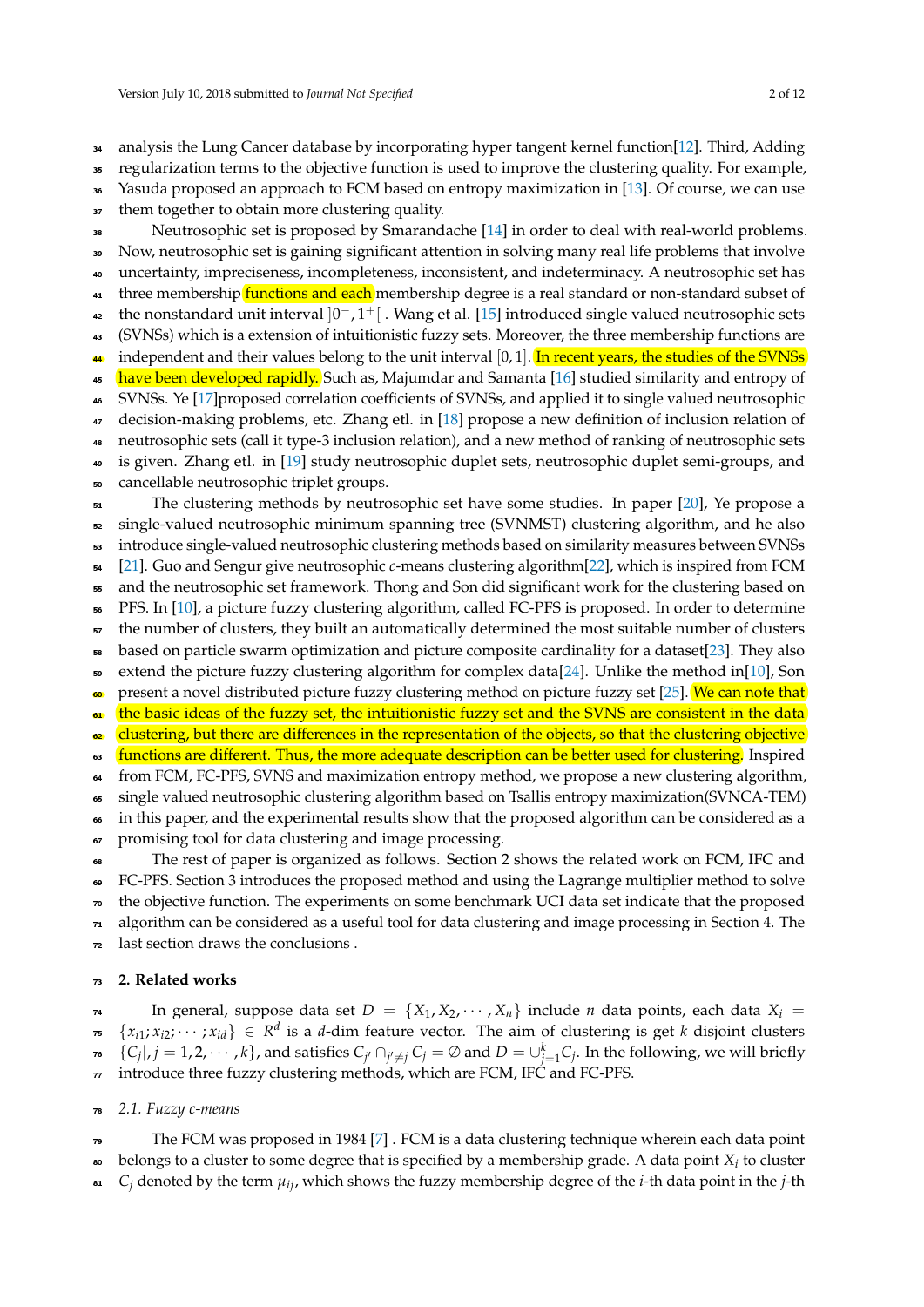- ez cluster. We use  $V = \{V_1, V_2, \cdots, V_k\}$  to describe the cluster centroids of the clusters and  $V_j \in R^d$  is the cluster centroid of *C<sup>j</sup>* <sup>83</sup> . The FCM is based on minimization of the following objective function
	- *J* = *n* ∑ *i*=1 *k* ∑ *j*=1  $||u_{ij}^m||x_i - V_j||^2$ (1)
- **84** where *m* represents the fuzzy parameter and  $m \ge 1$ . The constraints for (1) are,

$$
\sum_{l=1}^{k} \mu_{il} = 1, \ \mu_{ij} \in [0,1], \ \ i = 1,2,\cdots,n, \ \ j = 1,2,\cdots,k. \tag{2}
$$

 $85$  Using the Lagrangian method, the iteration scheme to calculate cluster centroids  $V_i$  and the fuzzy 86 membership degrees  $\mu_{ij}$  of the objective function (1) as follows.

$$
V_j = \frac{\sum_{i=1}^n \mu_{ij}^m X_i}{\sum_{i=1}^n \mu_{ij}^m}, \ j = 1, 2, \cdots, k. \tag{3}
$$

$$
\mu_{ij} = \left(\sum_{l=1}^k \left(\frac{\|X_i - V_j\|}{\|X_i - V_l\|}\right)^{\frac{2}{m-1}}\right)^{-1}, \ i = 1, 2, \cdots, n. \ j = 1, 2, \cdots, k. \tag{4}
$$

The iteration will not stop until reach the maximum iterations or  $|J^{(t)} - J^{(t-1)}| < \epsilon$ , where  $J^{(t)}$ 87 and *J* (*t*−1) <sup>88</sup> are the objection function value at (*t*)-th and (*t* − 1)-th iterations, and *e* is a termination <sup>89</sup> criterion between 0 and 0.1. This procedure converges to a local minimum or a saddle point of *J*. <sup>90</sup> Finally, each data point is assigned into different cluster according to the fuzzy membership value, **91** that is  $X_i$  belongs to  $C_l$  if  $\mu_{il} = \max(\mu_{i1}, \mu_{i2}, \cdots, \mu_{ik}).$ 

#### <sup>92</sup> *2.2. Intuitionistic fuzzy clustering*

<sup>93</sup> The intuitionistic fuzzy set is an extension of fuzzy sets. Chaira proposed intuitionistic fuzzy

<sup>94</sup> clustering (IFC)[\[8\]](#page-10-6), which is integrated the intuitionistic fuzzy entropy with the objective function of <sup>95</sup> FCM. The objective function of IFS is:

$$
J = \sum_{i=1}^{n} \sum_{j=1}^{k} \mu_{ij}^{m} \|X_i - V_j\|^2 + \sum_{j=1}^{k} \pi_j^* e^{1 - \pi_j^*}.
$$
 (5)

<sup>96</sup> where  $\pi_j^* = \frac{1}{n} \sum_{i=1}^n \pi_{ij}$ , and  $\pi_{ij}$  is hesitation degree of  $X_i$  for  $C_j$ . The constraints of IFC are similar to  $\sigma$  (2). Hesitation degree  $\pi_{ik}$  is initially calculated using the following form:

$$
\pi_{ij} = 1 - \mu_{ij} - (1 - u_{ij}^{\alpha})^{1/\alpha}, \text{ where } \alpha \in [0, 1],
$$
 (6)

<sup>98</sup> and the intuitionistic fuzzy membership values are obtained as follows

$$
\mu_{ij}^* = \mu_{ij} + \pi_{ij},\tag{7}
$$

**•** where  $μ_{ij}^*(μ_{ij})$  denotes the intuitionistic (conventional) fuzzy membership of the *i*-th data in *j*-th class. <sup>100</sup> The modified cluster centroid is:

$$
V_j = \frac{\sum_{i=1}^n \mu_{ij}^{*m} X_i}{\sum_{i=1}^n \mu_{ij}^{*m}}, \ \ j = 1, 2, \cdots, k. \tag{8}
$$

 $\mu_{ij}^{(t)}$  and  $\mu_{ij}^{*(t)}$  and  $\mu_{ij}^{(t)}$  and  $\mu_{ij}^{(t)}$  and  $\mu_{ij}^{(t)}$  and  $\mu_{ij}^{(t)}$  and  $\mu^{*(t-1)}_{ij}$  is not larger than a pre-defined threshold  $\varepsilon$ , that is  $\max_{i,j}|\mu^{*(t)}_{ij} - \mu^{*(t-1)}_{ij}| < \varepsilon.$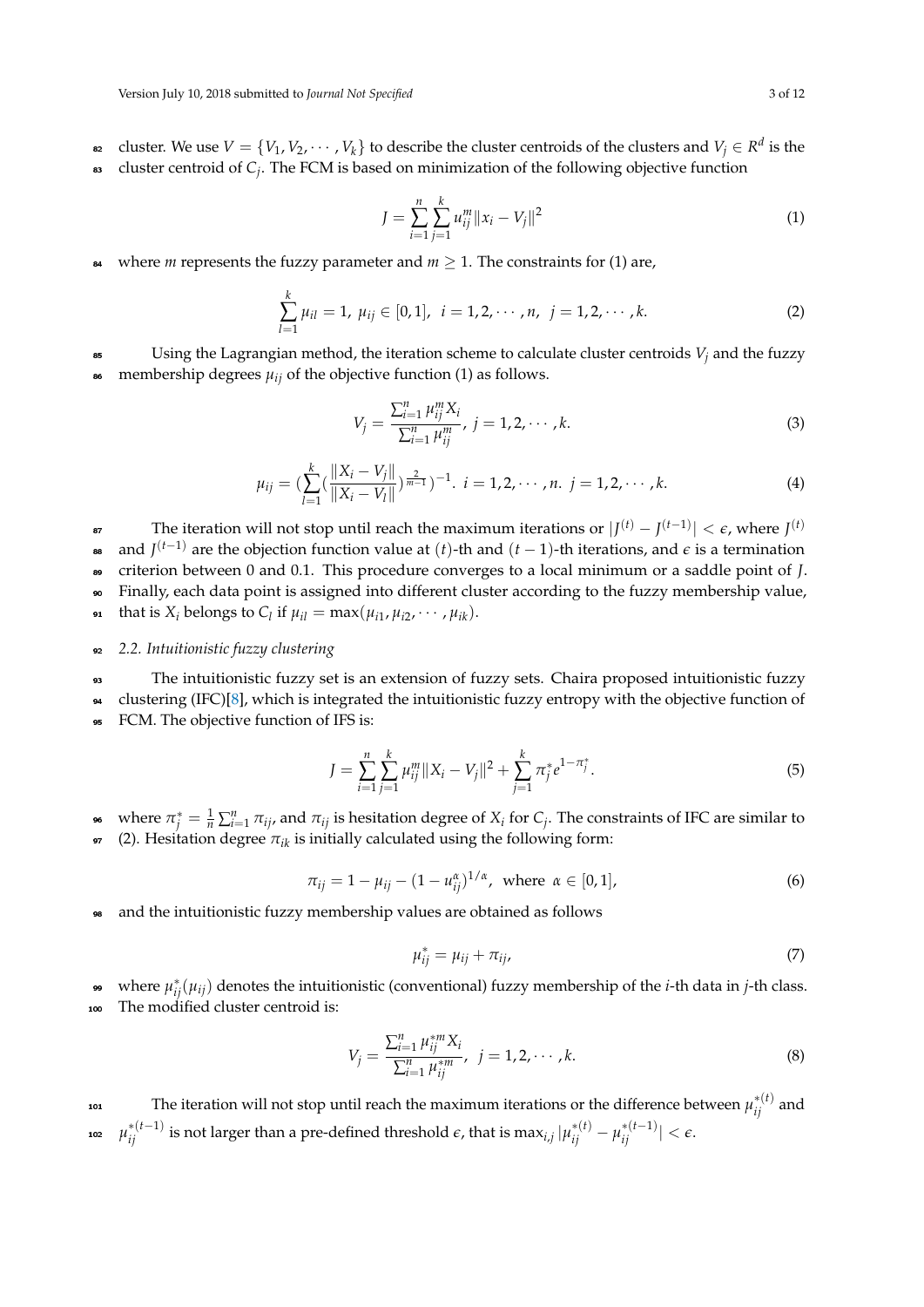## <sup>103</sup> *2.3. Picture fuzzy clustering*

<sup>104</sup> In [\[26\]](#page-11-11) Cuong introduced the picture fuzzy set (is also called standard neutrosophic set [\[27\]](#page-11-12) ), 105 which is defined on a non-empty set *S*,  $\dot{A} = \{\langle x, \mu_{\dot{A}}(x), \eta_{\dot{A}}(x), \gamma_{\dot{A}}(x)\rangle | x \in S\}$ , where  $\mu_{\dot{A}}(x)$  is the 106 positive degree of each element  $x \in X$ ,  $\eta_A(x)$  is the neutral degree and  $\gamma_A(x)$  is the negative degree <sup>107</sup> satisfying the constraints,

$$
\begin{cases}\n\mu_{A(x)}, \eta_{A(x)}, \gamma_{A(x)} \in [0, 1], & \forall x \in S \\
\mu_{A(x)} + \eta_{A(x)} + \gamma_{A(x)} \le 1, & \forall x \in S\n\end{cases}
$$
\n(9)

<sup>108</sup> The refusal degree of an element is calculated as

$$
\xi_{\dot{A}}(x) = 1 - (\mu_{\dot{A}}(x) + \eta_{\dot{A}}(x) + \gamma_{\dot{A}}(x)), \forall x \in S.
$$
 (10)

<sup>109</sup> In paper [\[10\]](#page-10-8) Thong and Son propose picture fuzzy clustering(FC-PFS), which is related to <sup>110</sup> neutrosophic clustering. The objective function is:

$$
J = \sum_{i=1}^{n} \sum_{j=1}^{k} (\mu_{ij} (2 - \xi_{ij}))^{m} \|X_i - V_j\|^2 + \sum_{i=1}^{n} \sum_{j=1}^{k} \eta_{ij} (\log \eta_{ij} + \xi_{ij}).
$$
 (11)

*i*<sup>11</sup> where  $i = 1, \dots, n$ ,  $j = 1, \dots, k$ .  $\mu_{ij}$ ,  $\eta_{ij}$  and  $\xi_{ij}$  are the positive, neutral and refusal degrees respectively

that each data point *X<sup>i</sup>* belongs to cluster *C<sup>j</sup>* <sup>112</sup> . Denote *µ*, *η* and *ξ* being the matrices whose elements are *µij* <sup>113</sup> , *ηij* and *ξij* respectively. The constraints for FC-PFS are defined as follows:

$$
\begin{cases}\n u_{ij}, \eta_{ij}, \xi_{ij} \in [0, 1], \\
 u_{ij} + \eta_{ij} + \xi_{ij} \le 1, \\
 \sum_{l=1}^{k} (u_{il}(2 - \xi_{il})) = 1, \\
 \sum_{l=1}^{k} (\eta_{il} + \xi_{il}/k) = 1.\n\end{cases}
$$
\n(12)

Using the Lagranian multiplier method, the iteration scheme to calculate  $\mu_{ij}$ ,  $\eta_{ij}$ ,  $\xi_{ij}$  and  $V_j$  for the 115 model (11,12) as the following equations:

$$
\xi_{ij} = 1 - (\mu_{ij} + \eta_{ij}) - (1 - (\mu_{ij} + \eta_{ij})^{\alpha})^{1/\alpha}, \text{ where } \alpha \in [0,1], (i = 1, \cdots, n, j = 1, \cdots, k), \quad (13)
$$

$$
\mu_{ij} = \frac{1}{\sum_{l=1}^{k} (2 - \xi_{ij}) (\frac{\|X_i - V_j\|}{\|X_i - V_l\|})^{\frac{2}{m-1}}}, \ (i = 1, \cdots, n, j = 1, \cdots, k), \tag{14}
$$

$$
\eta_{ij} = \frac{e^{-\xi_{ij}}}{\sum_{l=1}^k e^{-\xi_{il}}} (1 - \frac{1}{k} \sum_{l=1}^k \xi_{il}), \ (i = 1, \cdots, n, j = 1, \cdots, k), \tag{15}
$$

$$
V_j = \frac{\sum_{i=1}^n (\mu_{ij}(2 - \xi_{ij}))^m X_i}{\sum_{i=1}^n (\mu_{ij}(2 - \xi_{ij}))^m}, \ (j = 1, \cdots, k).
$$
 (16)

116 The iteration will not stop until reach the maximum iterations or  $\|\mu^{(t)}-\mu^{(t-1)}\|+\|\eta^{(t)}-\eta^{(t-1)}\|+$  $\| \boldsymbol{\xi}^{(t)} - \boldsymbol{\xi}^{(t-1)} \| < \epsilon.$ 

## <sup>118</sup> **3. The proposed model and solutions**

<sup>119</sup> **Definition 1.** *[\[15\]](#page-11-0) Set U be a space of points (objects), with a generic element in U denoted by u. A SVNS*

<sup>120</sup> *A in U is characterized by three membership functions, a truth membership function TA, an indeterminacy*

121 membership function  $I_A$  and a falsity-membership function  $F_A$ , where  $\forall u \in U$ ,  $T_A(u)$ ,  $I_A(u)$ ,  $F_A(u) \in [0,1]$ .

122 *That is*  $T_A: U \to [0,1], I_A: U \to [0,1]$  and  $F_A: U \to [0,1]$ . There is no restriction on the sum of

123 *T<sub>A</sub>*(*u*), *I<sub>A</sub>*(*u*) *and*  $F_A(u)$ , *thus*  $0 \le T_A(u) + I_A(u) + F_A(u) \le 3$ .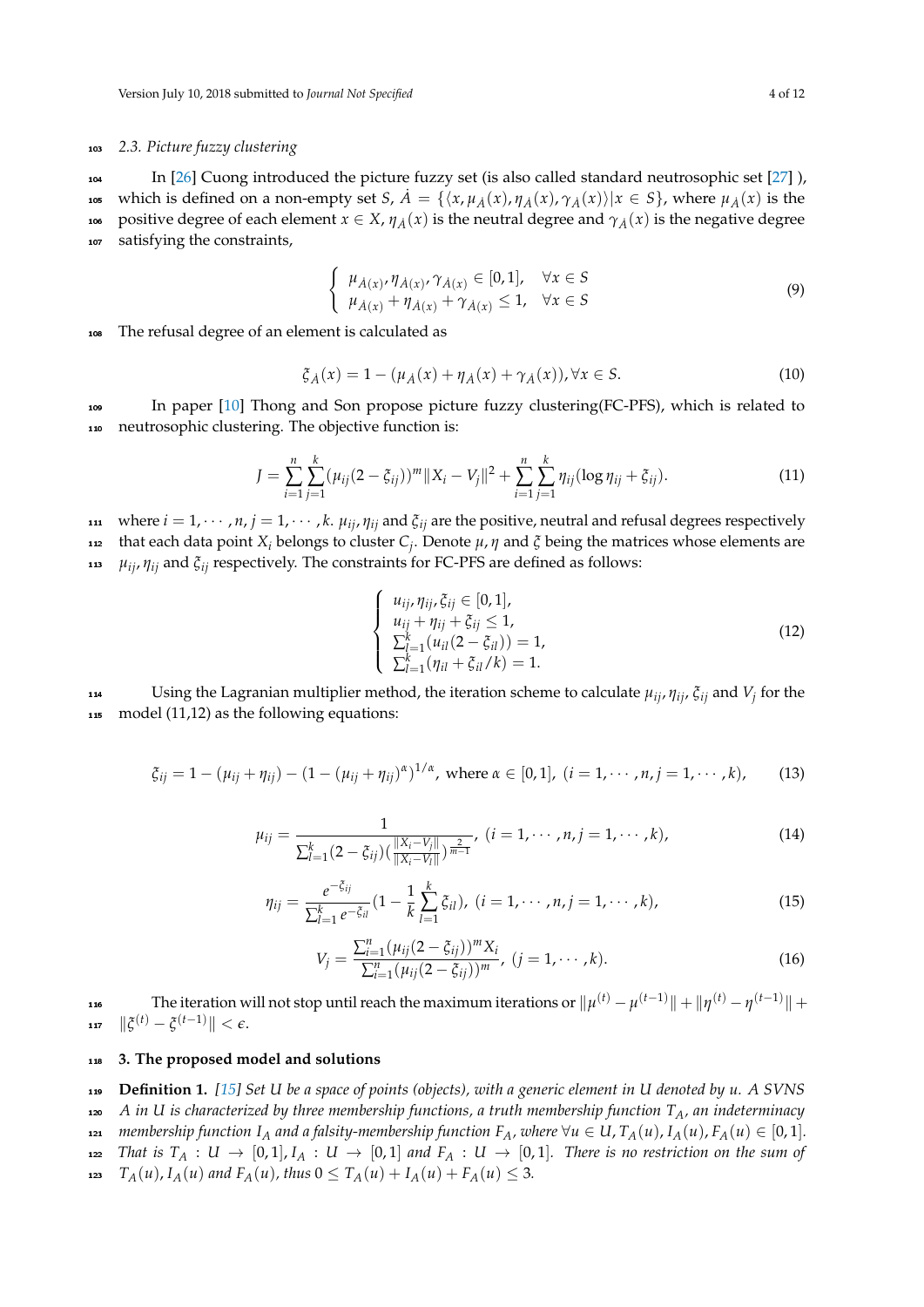124 Moreover, the hesitate membership function is defined as  $H_A: U \to [0,3]$ , and  $\forall u \in U$ ,  $T_A(u)$  + 125  $I_A(u) + F_A(u) + H_A(u) = 3.$ 

Entropy is a key concept in the uncertainty field. It is a measure of the uncertainty of a system or

127 (a piece of information. It is an improvement of information entropy. The Tsallis entropy [\[28\]](#page-11-13), which is

128 a generalization of the standard Boltzmann-Gibbs entropy, is defined as follows.

129 **Definition 2.** [\[28\]](#page-11-13) Let X be a finite set, X be a a random variable taking values  $x \in \mathcal{X}$ , with distribution  $p(x)$ . *The Tsallis entropy is defines as*  $S_m(X) = \frac{1}{m-1}(1 - \sum_{x \in \mathcal{X}} p(x)^m)$ *. where*  $m > 0$  *and*  $m ≠ 1$ *.* 

For FCM,  $\mu_{ij}$  denotes the fuzzy membership degree of  $X_i$  to  $C_j$ , and sanctifies  $\sum_{j=1}^k \mu_{ij} = 1$ . From 132 Definition 2, the Tsallis entropy of  $\mu$  can be described  $S_m(\mu) = \sum_{i=1}^n \frac{1}{m-1}(1-\sum_{j=1}^k \mu_{ij}^m)$ . Being *n* is 133 fixed number, Yasuda [\[13\]](#page-10-11) use the following formulary to describe the the Tsallis entropy of  $\mu$ :

$$
S_m(\mu) = -\frac{1}{m-1} \left( \sum_{i=1}^n \sum_{j=1}^k \mu_{ij}^m - 1 \right). \tag{17}
$$

<sup>134</sup> The maximum entropy principle has been widely applied in many fields, such as spectral estimation, <sub>135</sub> image restoration, error handling of measurement theory, and so on. In the following, the maximum <sup>136</sup> entropy principle is applied to the single valued neutrosophic set clustering. After the objection <sup>137</sup> function of clustering is built, the maximum fuzzy entropy is used to regularized variables.

Supposing that there is a data set *D* consisting of *n* data points in *d* dimensions. Let *µij*, *γij*, *ηij* <sup>138</sup> <sup>139</sup> and *ξij* are the truth membership degree, falsity-membership degree, indeterminacy membership 140 degree and hesitate membership degree respectively that each data point  $X_i$  belongs to cluster  $C_j$ .  $\mu$ <sub>*i*</sub> Denote  $\mu$ ,  $\gamma$ ,  $\eta$  and *ξ* being the matrices whose elements are  $\mu_{ij}$ ,  $\gamma_{ij}$ ,  $\eta_{ij}$  and *ξ*<sub>*ij*</sub> respectively, where *ξ*<sub>*ij*</sub> =  $142 \quad 3 - \mu_{ij} - \gamma_{ij} - \eta_{ij}$ . The single valued neutrosophic clustering based on Tsallis entropy Maximization <sup>143</sup> (SVNC-TEM) is minimization of the following objective function:

$$
J = \sum_{i=1}^{n} \sum_{j=1}^{k} (\mu_{ij} (4 - \xi_{ij} - \gamma_{ij}))^{m} \|X_i - V_j\|^2 + \frac{\rho}{m-1} (\sum_{i=1}^{n} \sum_{j=1}^{k} (u_{ij} (4 - \gamma_{ij} - \xi_{ij}))^{m} - 1) + \sum_{i=1}^{n} \sum_{j=1}^{k} \eta_{ij} (\log \eta_{ij} + \xi_{ij}/3),
$$
\n(18)

<sup>144</sup> The constraints are given as follows:

$$
\mu_{ij}, \gamma_{ij}, \eta_{ij} \in [0, 1], \xi_{ij} \in [0, 3], (i = 1, 2, \cdots, n, j = 1, 2, \cdots, k)
$$
\n(19)

$$
\sum_{l=1}^{k} (u_{il}(4 - \gamma_{il} - \xi_{il})) = 1, (i = 1, 2, \cdots, n),
$$
\n(20)

$$
\sum_{l=1}^{k} (\eta_{il} + \xi_{il}/(3*k)) = 1, (i = 1, 2, \cdots, n)
$$
 (21)

<sup>145</sup> The proposed model in Formulary (18-21) is applied the maximum entropy principle on the SVNS. <sup>146</sup> Now, let us summarize the major points of this model as follows.

**•** The first term of objection function (18) describes the weighted distance sum of each data point *x*<sub>*i*</sub> to the cluster center *V*<sub>*j*</sub>. Being  $\mu_{ij}$  from the positive aspect and  $(4 - \xi_{ij} - \gamma_{ij})$  (The 4 is selected 149 in order to guarantee  $\mu_{ij} \in [0,1]$  in the iterative calculation) from the negative aspect denote the membership degree for  $X_i$  to  $V_j$ , we use  $\mu_{ij}(4 - \xi_{ij} - \gamma_{ij})$  represents the "integrated true" membership of the *i*-th data point in the *j*-th cluster. From the maximum entropy principle, the 152 best represents the current state of knowledge is the one with largest entropy, so the second term 153 **of objection function (18)** describes the negative Tsallis entropy of  $\mu(4 - \gamma - \zeta)$ , which means that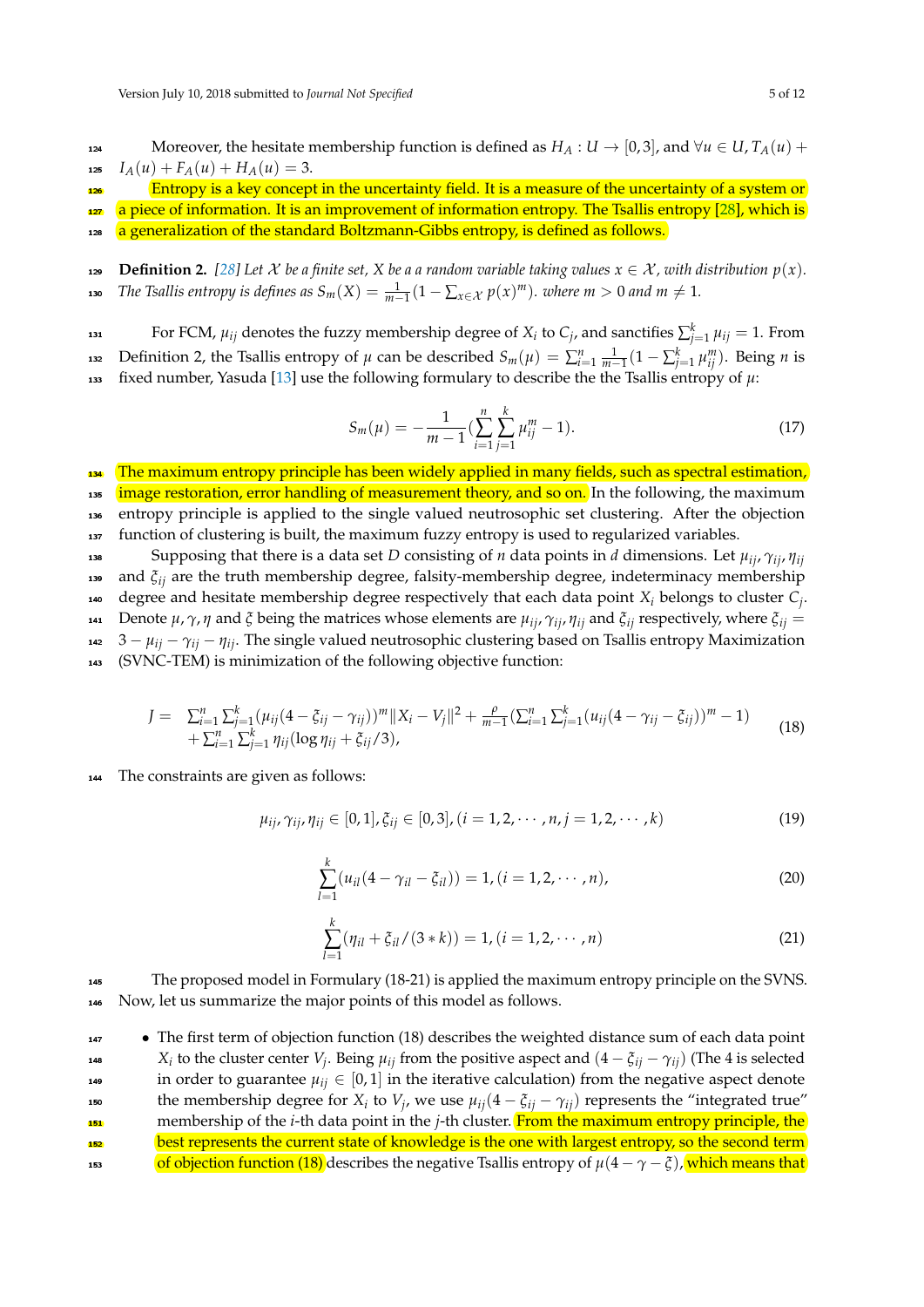<sup>154</sup> minimization of (18) is maximum Tsallis entropy. *ρ* is regularization parameter. If *γ* = *η* = *ξ* = 0, <sup>155</sup> the proposed model returns to the FCM model.

<sup>156</sup> • Formulary (19) guarantees the definition of the SVNS (Definition 1).

**•** Formulary (20) implies that the "integrated true" membership of a data point  $X_i$  to the cluster 158 center  $V_i$  satisfies the sum-row constraint of memberships. For convenience, we set  $T_{ij}$  = *u*<sub>*i*j</sub>(4 –  $\xi_{ij}$  –  $\gamma_{ij}$ ) and  $X_i$  belongs to class  $C_l$  if  $T_{il} = \max(T_{i1}, T_{i2}, \cdots, T_{ik})$ .

**•** Equation (21) guarantees the working on the SVNS since at least one of two uncertain factors,

<sup>161</sup> namely indeterminacy membership degree and hesitate membership degree, always exist in the <sup>162</sup> model.

**Theorem 1.** *The optimal solutions of the systems (18-21) are:*

$$
V_j = \frac{\sum_{i=1}^n (\mu_{ij} (4 - \gamma_{ij} - \xi_{ij}))^m X_i}{\sum_{i=1}^n (\mu_{ij} (4 - \gamma_{ij} - \xi_{ij}))^m},
$$
\n(22)

$$
\mu_{ij} = \frac{1}{\sum_{l=1}^{k} (4 - \gamma_{ij} - \xi_{ij}) \left( \frac{\|X_i - V_j\|^2 + \frac{\rho}{m-1}}{\|X_i - V_l\|^2 + \frac{\rho}{m-1}} \right)^{\frac{1}{m-1}}},\tag{23}
$$

$$
\gamma_{ij} = 4 - \xi_{ij} - \frac{1}{u_{ij} \sum_{l=1}^{k} \left( \frac{\|X_i - V_j\|^2 + \frac{\rho}{m-1}}{\|X_i - V_l\|^2 + \frac{\rho}{m-1}} \right)^{\frac{1}{m-1}}},\tag{24}
$$

$$
\eta_{ij} = (1 - \frac{1}{3k} \sum_{l=1}^{k} \xi_{il}) \frac{e^{-\xi_{ij}}}{\sum_{l=1}^{k} e^{-\xi_{il}}},
$$
\n(25)

$$
\xi_{ij} = 3 - \mu_{ij} - \gamma_{ij} - \eta_{ij}.
$$
 (26)

## <sup>163</sup> **Proof.** The Lagrangain multiplier of optimization model (18-21) is:

$$
J = \sum_{i=1}^{n} \sum_{j=1}^{k} (u_{ij}(4 - \gamma_{ij} - \xi_{ij}))^{m} \|X_i - V_j\|^2 + \frac{\rho}{m-1} (\sum_{i=1}^{n} \sum_{j=1}^{k} (u_{ij}(4 - \gamma_{ij} - \xi_{ij}))^{m} - 1) + \sum_{i=1}^{n} \sum_{j=1}^{k} \eta_{ij} (\log \eta_{ij} + \xi_{ij}/3) + \sum_{i=1}^{n} \lambda_i (\sum_{j=1}^{C} \mu_{ij}(4 - \gamma_{ij} - \xi_{ij})^{m}) - 1) + \sum_{i=1}^{n} \chi_i (\sum_{j=1}^{k} (\eta_{ij} + \xi_{ij}/(3k)) - 1).
$$
\n(27)

164 Where  $\lambda_i$  and  $\chi_i$  are Lagrangain multipliers.

 $\frac{\partial J}{\partial V_j}$  is the other to get  $V_j$ , taking the derivative of objective function with respect to  $V_j$ , we have  $\frac{\partial J}{\partial V_j}$ 166  $\sum_{i=1}^n(\mu_{ij}(4-\gamma_{ij}-\xi_{ij}))^m(-2X_i+2V_j).$  Being  $\frac{\partial J}{\partial V_j}=0$ , so  $\sum_{i=1}^n(\mu_{ij}(4-\eta_{ij}-\xi_{ij}))^m(-2X_i+2V_j)=0$  $\Leftrightarrow \sum_{i=1}^n (\mu_{ij}(4-\eta_{ij}-\xi_{ij}))^m X_i = \sum_{i=1}^n (\mu_{ij}(4-\eta_{ij}-\xi_{ij}))^m V_j \Leftrightarrow V_j = \frac{\sum_{i=1}^n (\mu_{ij}(4-\eta_{ij}-\xi_{ij}))^m X_i}{\sum_{i=1}^N (\mu_{ii}(4-\eta_{ii}-\xi_{ii}))^m}$  $\sum_{i=1}^{N} (\mu_{ij} (4 - \eta_{ij} - \xi_{ij}))^m$ 167 168 Similarly,  $\frac{\partial J}{\partial \mu_{ij}} = m \mu_{ij}^{m-1} (4 - \xi_{ij} - \eta_{ij})^m \|X_i - V_j\|^2 + \frac{\rho m}{m-1} \mu_{ij}^{m-1} (4 - \xi_{ij} - \eta_{ij})^m) + \lambda_i (4 - \xi_{ij} - \eta_{ij}) =$  $0 \Leftrightarrow \mu_{ij}^{m-1} (4 - \gamma_{ij} - \xi_{ij})^{m-1} (m||X_i - V_j||^2 + \frac{\rho m}{m-1}) + \lambda_i = 0 \Leftrightarrow \mu_{ij} = \frac{1}{4 - \gamma_{ij} - \xi_{ij}} (\frac{\lambda_i}{m||X_k - V_j||^2})$ **169** 0  $\Leftrightarrow$   $\mu_{ij}^{m-1}(4 - \gamma_{ij} - \xi_{ij})^{m-1}(m||X_i - V_j||^2 + \frac{\rho m}{m-1}) + \lambda_i = 0 \Leftrightarrow \mu_{ij} = \frac{1}{4 - \gamma_{ij} - \xi_{ij}}(\frac{\lambda_i}{m||X_k - V_j||^2 + \frac{\rho m}{m-1}})^{\frac{1}{m-1}}$ From (20), we can get  $\sum_{l=1}^{k}(\frac{\lambda_{l}}{m||X_{l}-V_{l}})$  $\frac{\lambda_i}{m||X_i-V_i||^2 + \frac{mp}{m-1}}$ )  $\frac{1}{m-1} = 1$ , that is  $\lambda_i = \left(\frac{1}{\sum_{l=1}^k \frac{p_l}{n-1}}\right)$  $(m||X_i-V_l||^2+\frac{m\rho}{m-1})\frac{1}{m-1}$ *m*<sup>−1</sup>, so From (20), we can get  $\sum_{l=1}^{k}(\frac{\lambda_i}{m|N_l+1)^{m-l}})^{\frac{1}{m-1}} = 1$ , that is  $\lambda_i = (\frac{1}{\sqrt{k_i}})^{m-1}$ , so  $\mu_{ij} = \frac{1}{1}$  $\sum_{l=1}^k (4-\xi_{ij}-\eta_{ij})(\frac{\|X_i-V_j\|^2+\frac{\rho}{m-1}}{\|X_i-V_j\|^2+\frac{\rho}{m-1}}$  $\frac{||X_i-V_j||^2 + \frac{P}{m-1}}{||X_i-V_l||^2 + \frac{\rho}{m-1}}$ 171  $\mu_{ij} = \frac{1}{\|\mathbf{v}_i - \mathbf{v}_i\|^2 + \rho}$ , thus (23) holds. From (23), we can also get  $\mu_{ij}(4-\gamma_{ij}-\xi_{ij})$  =  $\frac{1}{\|x-y\|^2}$  $\sum_{l=1}^{k} \left( \frac{\|X_i - V_j\|^2 + \frac{\rho}{m-1}}{\|X_i - V_j\|^2 + \frac{\rho}{m}} \right)$ **From (23), we can also get**  $\mu_{ij}(4 - \gamma_{ij} - \xi_{ij}) = \frac{1}{\sum_{l=1}^{k} (\frac{||X_i - V_j||^2 + \frac{\rho}{m-1}}{||X_i - V_j||^2 + \frac{\rho}{m-1}})^{\frac{1}{m-1}}}$ **. so**  $\gamma_{ij} = 4 - \xi_{ij}$ 1  $u_{ij} \sum_{i=1}^{C} \left( \frac{\|X_i - V_j\|^2 + \frac{\rho}{m-1}}{\|X_i - V_j\|^2 + \frac{\rho}{n-1}} \right)$  $\frac{||X_i-V_j||^2 + \frac{P}{m-1}}{||X_i-V_k||^2 + \frac{P}{m-1}}$ 173 —  $\frac{1}{\|V - V\| \|V - V\| \|^{2} + \rho}$ , thus (24) holds.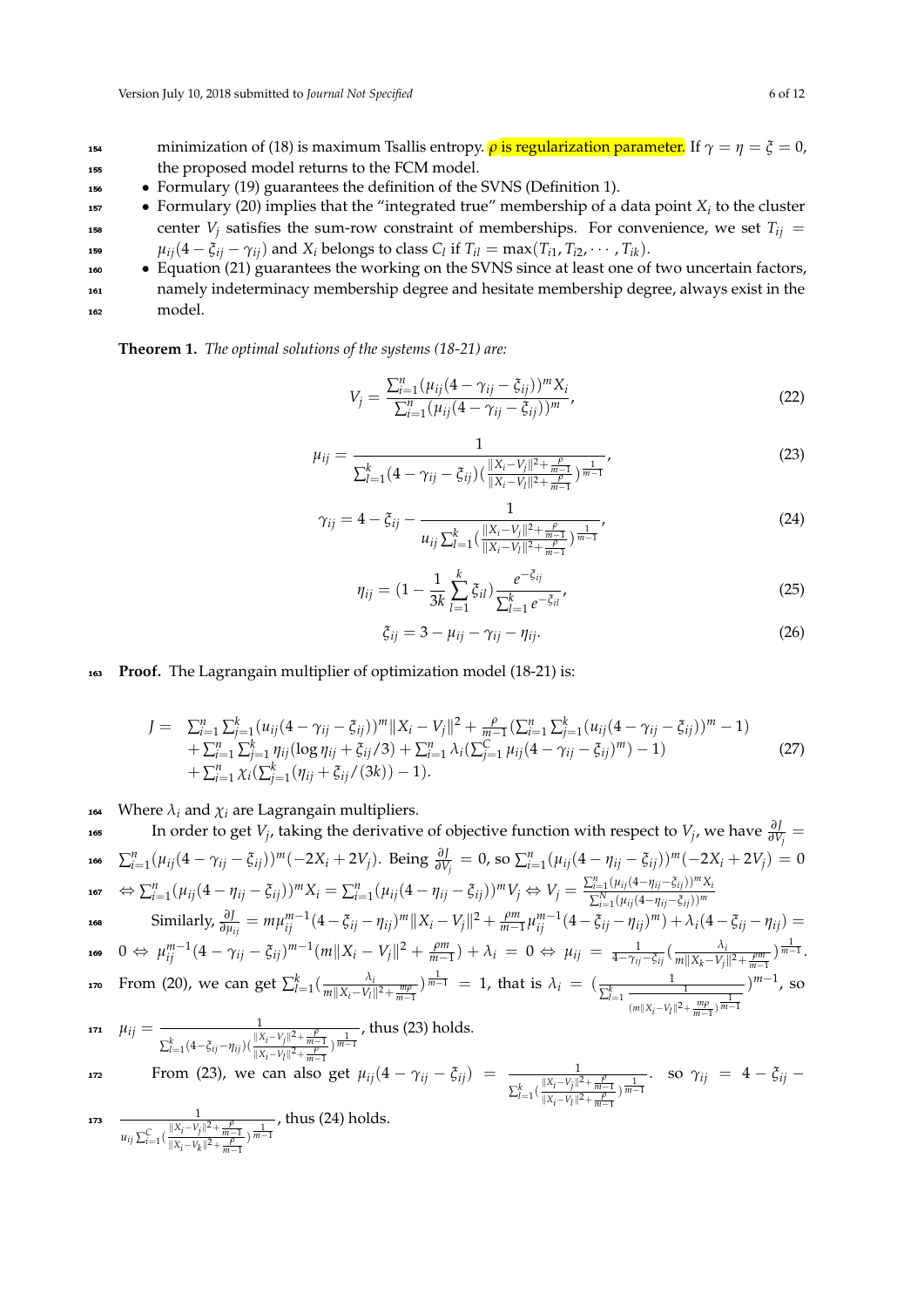$174$  Similarly,  $\frac{\partial L}{\partial \eta_{ij}}$  = log  $\eta_{ij} + 1 - \chi_i + \xi_{ij}$  = 0 ⇔  $\eta_{ij}$  =  $e^{\left(\chi_i - 1 - \xi_{ij}\right)}$ , From (21), we have,  $\sum_{l=1}^k e^{\chi_i - 1 - \xi_{il}} + \frac{1}{3k} \sum_{l=1}^k \xi_{il} = 1 \Leftrightarrow e^{\chi_i - 1} \sum_{l=1}^k e^{-\xi_{il}} = 1 - \frac{1}{3k} \sum_{l=1}^k \xi_{il} \Leftrightarrow e^{\chi_i - 1} = \frac{1 - \frac{1}{3k} \sum_{l=1}^k \xi_{il}}{\sum_{j=1}^k e^{-\xi_{il}}}$ 175  $\sum_{l=1}^{K} e^{\chi_i - 1 - \zeta_{il}} + \frac{1}{3k} \sum_{l=1}^{K} \zeta_{il} = 1 \Leftrightarrow e^{\chi_i - 1} \sum_{l=1}^{K} e^{-\zeta_{il}} = 1 - \frac{1}{3k} \sum_{l=1}^{K} \zeta_{il} \Leftrightarrow e^{\chi_i - 1} = \frac{1 - \frac{3k}{3k} \sum_{l=1}^{l} \zeta_{il}}{\sum_{l=1}^{K} e^{-\zeta_{il}}}$ . So we **have,**  $η_{ij} = (1 - \frac{1}{3k} \sum_{l=1}^{k} \xi_{il}) \frac{e^{-\xi_{ij}}}{\sum_{l=1}^{k} e^{-\xi_{il}}}$ 176 have,  $\eta_{ij} = (1 - \frac{1}{3k} \sum_{l=1}^{k} \xi_{il}) \frac{e^{-\eta_{ij}}}{\sum_{l=1}^{k} e^{-\xi_{il}}}.$ Finally, from Definition 1, we can get  $\xi_{ij} = 3 - \mu_{ij} - \gamma_{ij} - \eta_{ij}$ . Thus (26) holds. 178

179 The Theorem 1 guarantee the convergence of the proposed method and the detail descriptions of <sup>180</sup> SVNC-TEM algorithm is presented in the following:

Algorithm: SVNC-TEM Input: Data set  $D = \{X_1, X_2, \cdots, X_n\}$  (*n* elements, *d* dimensions), number of clusters *k*, Maximal number of iteration Max-Iter, Parameters: *m*, *e*, *ρ* Output: Cluster result 1:  $t = 0$ ; 2: Initialize *µ*, *γ*, *ξ*, satisfy constraints (19,20); 3: Repeat 4:  $t = t + 1;$ 5: Update  $V_i^{(t)}$  $f_j^{(l)}$ ,  $(j = 1, 2, \cdots, k)$  using Eq. (22); 6: Update  $\mu_{ij}^{(t)}$ ,  $(i = 1, 2, \dots, n, j = 1, 2, \dots, k)$  using Eq. (23); 7: Update *γ* (*t*) *ij* ,(*i* = 1, 2, · · · , *n*, *j* = 1, 2, · · · , *k*) using Eq. (24); 8: Update *η* (*t*) *ij* ,(*i* = 1, 2, · · · , *n*, *j* = 1, 2, · · · , *k*) using Eq. (25); 9: Update *ξ* (*t*) *ij* ,(*i* = 1, 2, · · · , *n*, *j* = 1, 2, · · · , *k*) using Eq. (26); 10: Update  $T_{ij}^{(t)} = \mu_{ij}^{(t)} (4 - \gamma_{ij}^{(t)} - \xi_{ij}^{(t)})$ ,  $(i = 1, 2, \cdots, n, j = 1, 2, \cdots, k)$ ; 11: Update  $J<sup>(t)</sup>$  using Eq. (18); 12: Until  $|J^{(t)} - J^{(t-1)}| < \epsilon$  or Max-Iter has reached. 13: Assign  $X_i$  ( $i = 1, 2, \dots, n$ ) into the *l*-th class if  $T_{il} = \max(T_{i1}, T_{i2}, \dots, T_{ik})$ . <sup>182</sup> Compared with FCM, the proposed algorithm needs additional time to calculate *µ*, *γ*, *η* and *ξ*

<sup>183</sup> in order to more precisely precise describe the object and get better performance. If the dimension 184 of the given data set is *d*, the number of objects is *n*, the number of clusters is *c* and the number of

<sup>185</sup> iterations is *t*, then the computational complexity of the proposed algorithm is *O*(*dnct*). We can see

<sup>186</sup> that the computational complexity is very high if *d* and *n* are large.

#### <sup>187</sup> **4. Experimental results**

181

 In the section, some experiments have intended to validate the effectiveness of proposed algorithm SVNC-TEM for data clustering. Firstly, we use an artificial data set to show SVNC-TEM can cluster well. Secondly, the proposed clustering method is used in image segmentation by an example. Lastly, we select five benchmark data sets and SVNC-TEM is compared with four state-of-the-art clustering algorithms, which are: *k*-means, FCM, IFC and FS-PFS.

193 In the experiments, the parameter  $m$  is selected as 2 and  $\epsilon = 10^{-5}$ . Maximum iterations Max-Iter= <sup>194</sup> 100. The selected data sets have class labels, so the number of cluster *k* is known in advance. All the

<sup>195</sup> codes in the experiments are implemented in MATLAB R2015b.

<sup>196</sup> *4.1. An artificial data to cluster by SVNC-TEM algorithm*

<sup>197</sup> The activities of the SVNC-TEM algorithm will be illustrated to cluster on an artificial data, which 198 is 2-dimensional data and has 100 data points, four classes. We use the example to show the clustering

199 process of the proposed algorithm. The distribution of data points is illustrated in Figure1(a). Figures

200 1(b-e) show the clusters results when the number of iterations is  $t = 1, 5, 10, 20$  respectively. We can see

<sup>201</sup> that the clustering result is obtained when  $t = 20$ . Figure 1(f) show the final results of the clustering,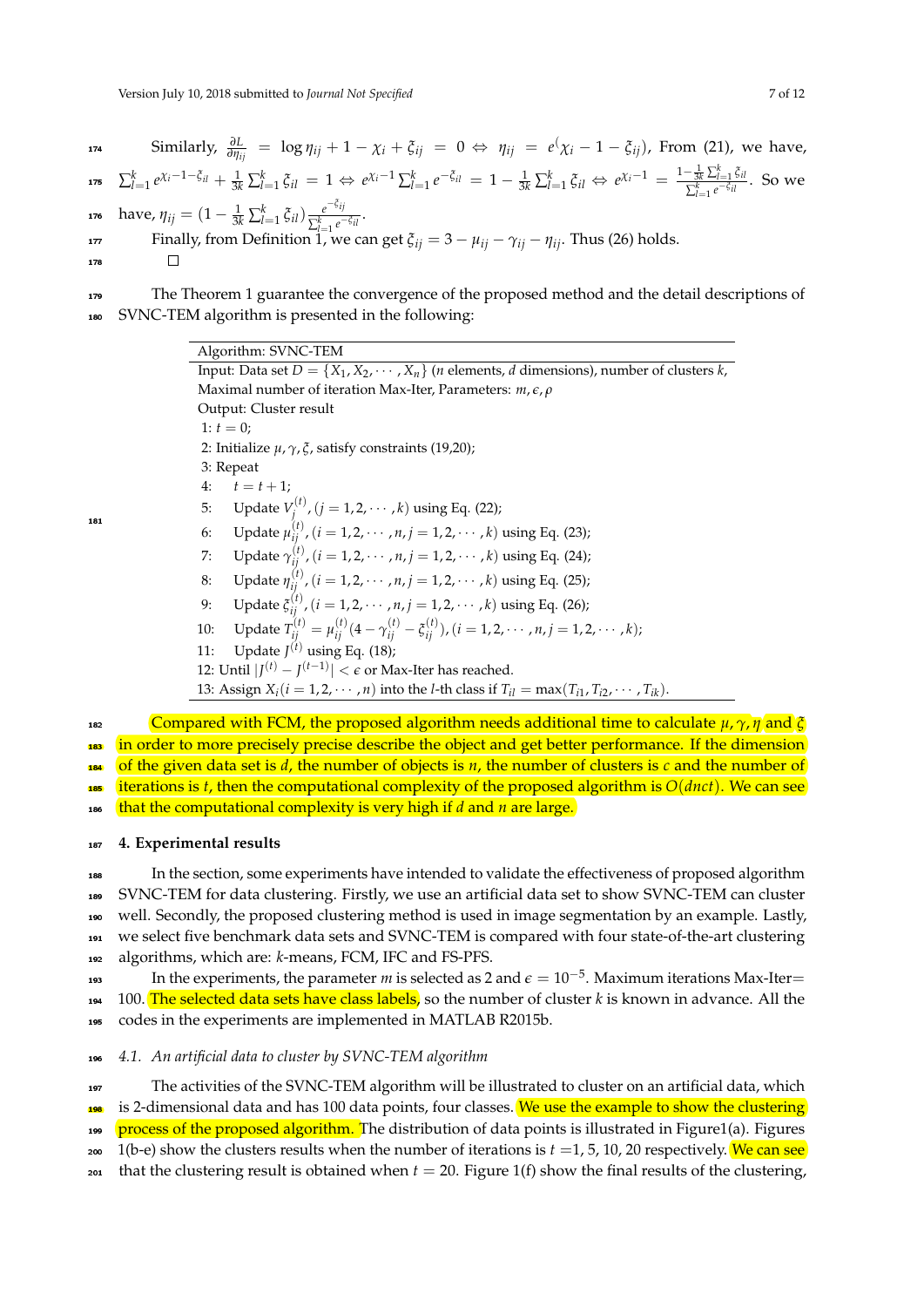<sup>202</sup> the number of iterations is 32. We can see that the proposed algorithm gives right clustering results <sup>203</sup> from Figure 1.

<sup>204</sup> *4.2. Image segmentation by SVNC-TEM algorithm*

<sup>205</sup> In this subsection, we use the proposed algorithm to image segmentation. As a simple example,

<sub>206</sub> the Lena image is used to test the proposed algorithm for image segmentation. Through this example, we wish to show that the proposed algorithm can be applied to image segmentation. Figure  $2(a)$  is the

<sub>208</sub> original Lena image. Figure 2(b) shows the segmentation images when the number of clustering is

- $\alpha$ <sup>209</sup> *k* = 2, and we can see that the quality of the image has been greatly reduced. Figure 2(c-f) show the <sup>210</sup> segmentation images when the number of clustering is  $k = 5, 8$ , 11 and 20 respectively. We can see
- <sup>211</sup> that the quality of segmentation image has been improved very well with the increase of clustering <sup>212</sup> number.
- **213** The above two examples demonstrate that the proposed algorithm can be effectively applied to
- 214 the clustering and image processing. Next, we will further compare the given algorithm with other
- 215 state-of-art clustering algorithms on benchmark data sets.
- <sup>216</sup> *4.3. Compare analysis experiments*
- <sup>217</sup> In order to verify the clustering performance, in the subsection, we experiment with five

218 benchmark data sets of UCI Machine Learning Repository, which are IRIS, CMC, GLASS, BALANCE

<sup>219</sup> and BREAST. These data sets are used to test the performance of the clustering algorithm. Table 1

220 shows the details characteristic of the data sets.



Figure 1. The demonstration figure of clustering process for an artificial data. (a) the original data (b-e) the clustering figures when the number of iterations  $t = 1, 5, 10, 20$  respectively. (f) The final clustering result.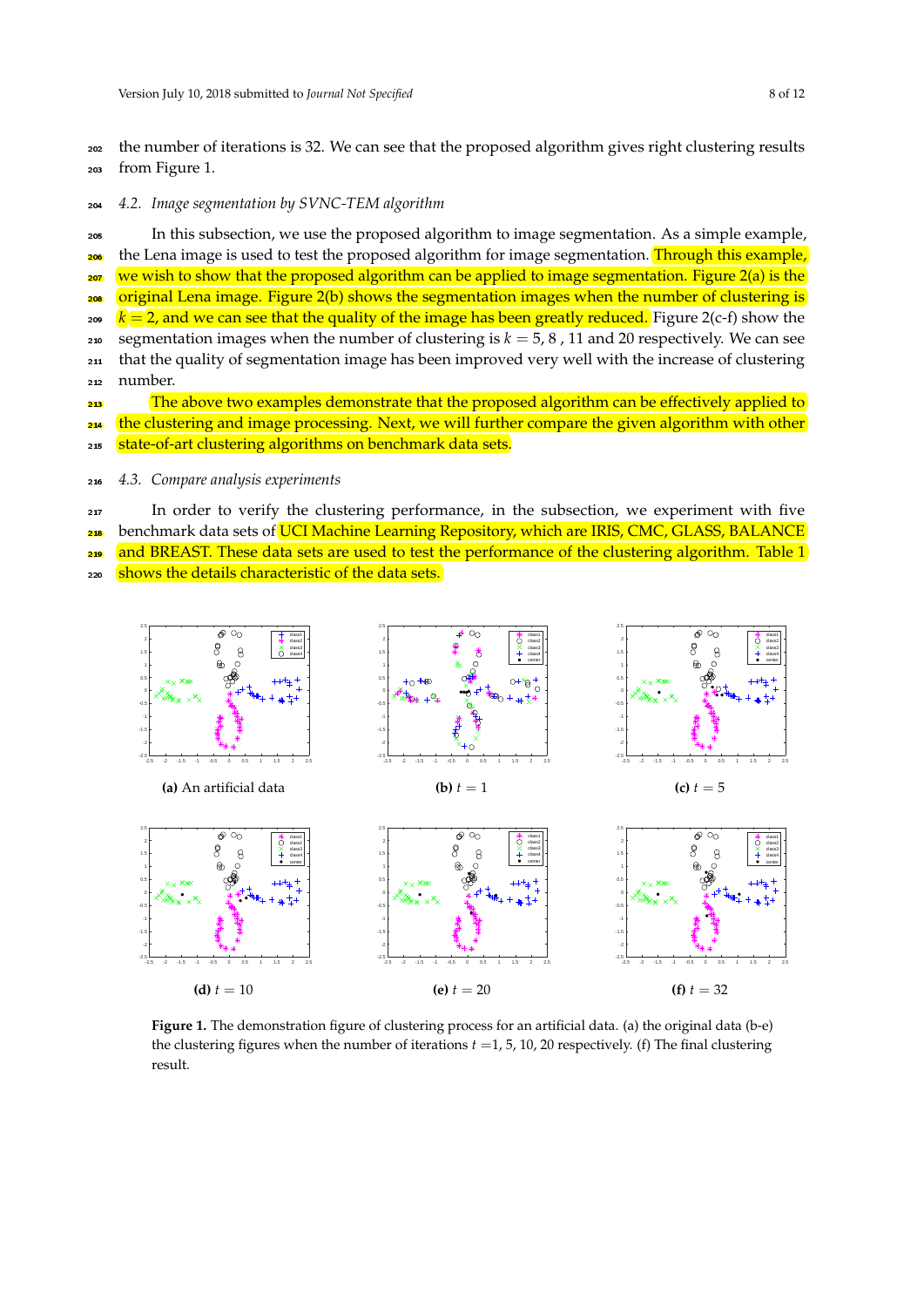

**Figure 2.** The image segmentation for Lena image. (a) the original Lena image (b-f) the clustering images when the number of clustering  $k = 2, 5, 8, 11$  and 20 respectively.

**Table 1.** description of experimental data sets

| Dataset        | No. of elements | No. of attributes | No. of classes | Elements in each classes |
|----------------|-----------------|-------------------|----------------|--------------------------|
| IRIS.          | 150             |                   |                | [50, 50, 50]             |
| CMC.           | 1473            |                   |                | [629, 333, 511]          |
| GLASS          | 214             |                   |                | [29, 76, 70, 17, 13, 9]  |
| <b>BALANCE</b> | 625             |                   |                | [49, 288, 288]           |
| <b>BREAST</b>  | 277             |                   |                | [81, 196]                |

In order to compare the performance of the clustering algorithms, three evaluation criteria are 222 introduced as following.

 $\sum_{i=1}^{223}$  Given one data point  $X_i$ , denote  $p_i$  be the truth class and  $q_i$  be the predicted clustering class. The <sup>224</sup> accuracy(ACC) measure is evaluated as follows:

$$
ACC = \frac{\sum_{i=1}^{n} \delta(p_i, map(q_i))}{n},
$$
\n(28)

 where *n* is the total number of data points, *δ*(*x*, *y*) = 1 if *x* = *y*; otherwise *δ*(*x*, *y*) = 0. *map*(•) is the best permutation mapping function that matches the obtained clustering label to the equivalent label 227 of the data set. One of the best mapping functions is the Kuhn-Munkres algorithm [\[29\]](#page-11-14). The higher the ACC is, the better the clustering performance is.

229 Given two random variables *X* and *Y*,  $MI(X;Y)$  is the mutual information of *X* and *Y*.  $H(X)$  and <sup>230</sup> *H*(*Y*) are the entropies of *P* and *Q*, respectively. We use the normalized mutual information (NMI) as <sup>231</sup> follows

$$
NMI(X;Y) = \frac{MI(X;Y)}{\sqrt{H(X)H(Y)}}.\t(29)
$$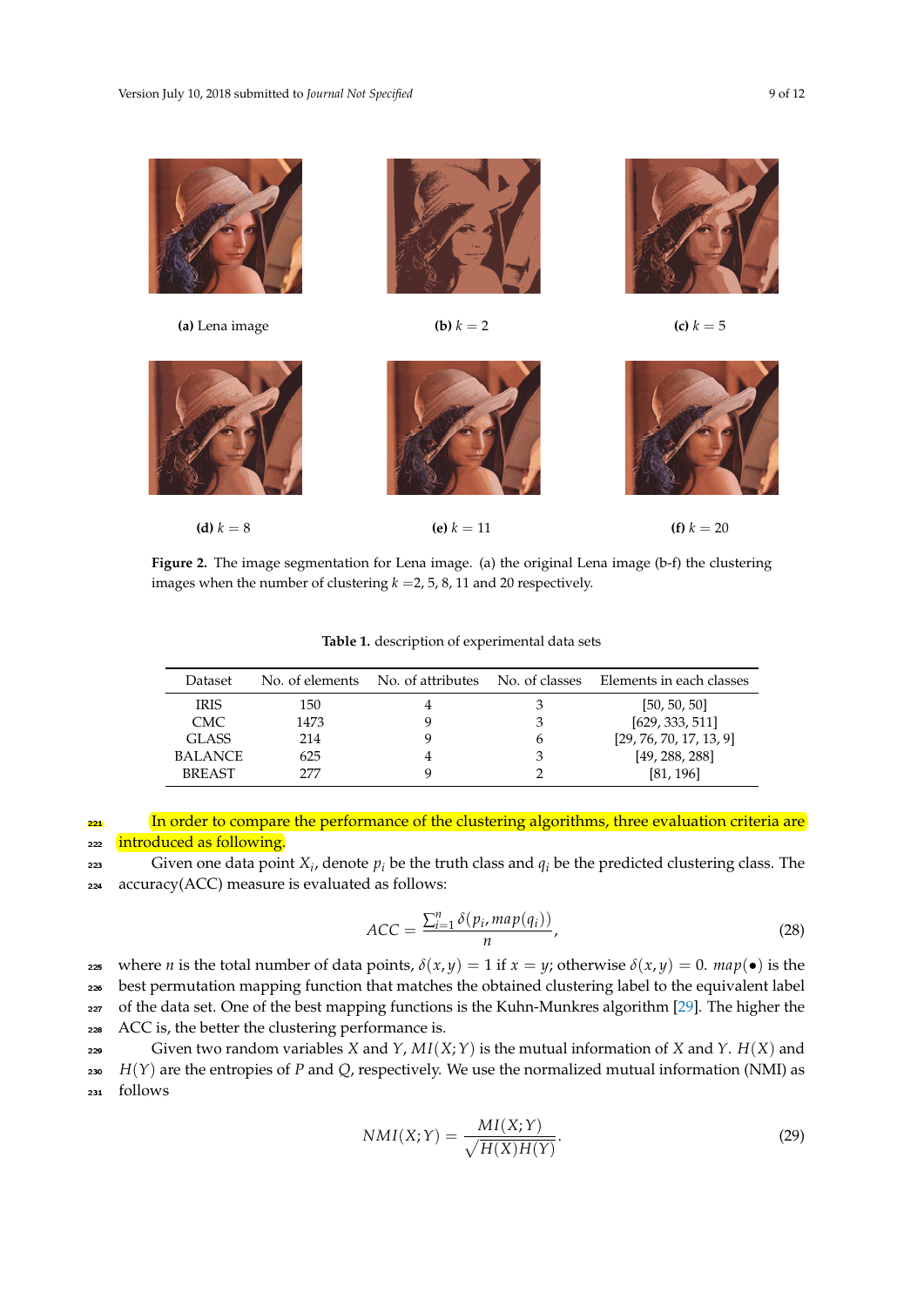$_2$   $_3$  The clustering results  $\hat{C} = \{\hat{C}_j\}_{j=1}^{\hat{k}}$  and the ground truth classes  $C = \{C_j\}_{j=1}^k$  are regarded as two <sup>233</sup> discrete random variables. So, NMI is specified as the following:

$$
NMI(C; \hat{C}) = \frac{\sum_{i=1}^{\hat{k}} \sum_{j=1}^{k} |\hat{C}_{i} \cap C_{j}| \log \frac{n |\hat{C}_{i} \cap C_{j}|}{|\hat{C}_{i}| |C_{j}|}}{\sqrt{(\sum_{i=1}^{\hat{k}} |\hat{C}_{i} \log \frac{|\hat{C}_{i}|}{n}|)(\sum_{j=1}^{k} |C_{j}| \log \frac{|C_{j}|}{n})}}.
$$
(30)

<sup>234</sup> The higher the NMI is, the better the clustering performance is.

<sup>235</sup> The Rand index is defined as,

$$
RI = \frac{2(a+d)}{n(n-1)}.
$$
\n(31)

 where *a* is the number of pairs of data points belonging to the same class in *C* and to the same cluster 237 in  $\hat{C}$ . *d* is the number of pairs of data points belonging to the different class and to the different cluster.  $n_{1}$  is the number of data points. The larger the Rand index is, the better the clustering performance is. We do a series of experiments to indicate the performance of the proposed method for data clustering. In the experiments, we set parameters of all approaches in same way to 241 make the experimenters fair enough, that is, for parameter  $\rho$ , we set  $\rho = \{0.01, 0.05, 0.07,$  0.1, 0.15, 0.5, 1, 2, 5, 8, 9, 15, 20, 50}. For *α*, we set *α* = {0.1, 0.2, 0.3, 0.4, 0.5, 0.6, 0.7, 0.8, 0.9}. For each parameter, we run the given method 50 times and select the best mean value to report. Tables 2-4 show the results with different evaluation measures respectively. In these tables, we use bold font to indicate the best performance.

We analyze the results from data set firstly. For IRIS data set, the proposed method gets the best performance for *ACC*, *NMI* and *RI*. For CMC data set, the proposed method has the best performance for *ACC* and *RI*. For GLASS and BREAST data sets, the proposed method gets the best performance for *ACC* and *NMI*. For BALANCE data set, the proposed method has the best performance for *NMI* and *RI*. On the other hand, from the three evaluation criteria, for *ACC* and *NMI*, the proposed method wins the other methods in four data sets. For *RI*, SVNC-TEM wins the other methods in three data sets. <sup>252</sup> From the experimental results, we can see that the proposed method has better clustering performance

<sup>253</sup> than other algorithms.

**Table 2.** The *ACC* for different algorithms on different data sets

| Data Set       | k-means | <b>FCM</b> | IFC.   | <b>FC-PFC</b> | <b>SVNC-TEM</b> |
|----------------|---------|------------|--------|---------------|-----------------|
| <b>IRIS</b>    | 0.8803  | 0.8933     | 0.9000 | 0.8933        | 0.9000          |
| CMC.           | 0.3965  | 0.3917     | 0.3958 | 0.3917        | 0.3985          |
| GLASS          | 0.3219  | 0.2570     | 0.3636 | 0.2935        | 0.3681          |
| <b>BALANCE</b> | 0.5300  | 0.5260     | 0.5413 | 0.5206        | 0.5149          |
| <b>BREAST</b>  | 0.6676  | 0.5765     | 0.6595 | 0.6585        | 0.6686          |

**Table 3.** The *NMI* for different algorithms on different data sets

| Data Set       | k-means | <b>FCM</b> | IFC.   | <b>FC-PFC</b> | <b>SVNC-TEM</b> |
|----------------|---------|------------|--------|---------------|-----------------|
| <b>IRIS</b>    | 0.7514  | 0.7496     | 0.7102 | 0.7501        | 0.7578          |
| CMC.           | 0.0320  | 0.0330     | 0.0322 | 0.0334        | 0.0266          |
| GLASS          | 0.0488  | 0.0387     | 0.0673 | 0.0419        | 0.0682          |
| <b>BALANCE</b> | 0.1356  | 0.1336     | 0.1232 | 0.1213        | 0.1437          |
| <b>BREAST</b>  | 0.0623  | 0.0309     | 0.0285 | 0.0610        | 0.0797          |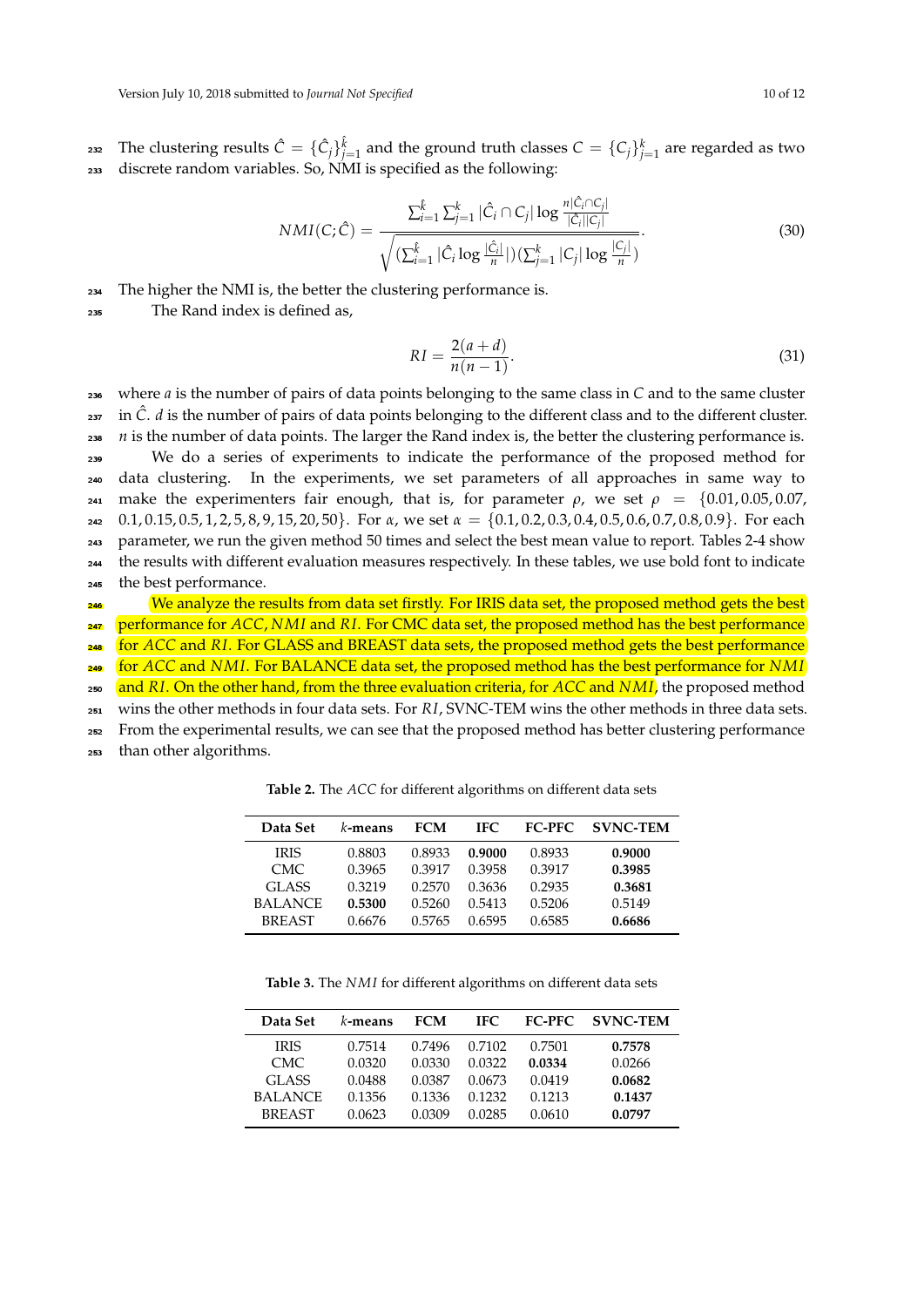| Data Set       | k-means | <b>FCM</b> | IFC.   | <b>FC-PFC</b> | <b>SVNC-TEM</b> |
|----------------|---------|------------|--------|---------------|-----------------|
| <b>IRIS</b>    | 0.8733  | 0.8797     | 0.8827 | 0.8797        | 0.8859          |
| CMC.           | 0.5576  | 0.5582     | 0.5589 | 0.5582        | 0.5605          |
| GLASS          | 0.5373  | 0.6294     | 0.4617 | 0.5874        | 0.4590          |
| <b>BALANCE</b> | 0.5940  | 0.5928     | 0.5899 | 0.5904        | 0.5999          |
| <b>BREAST</b>  | 0.5708  | 0.5159     | 0.5732 | 0.5656        | 0.5567          |

**Table 4.** The *RI* for different algorithms on different data sets

### **5. Conclusions**

<sup>255</sup> In the paper, we consider the truth membership degree, the falsity-membership degree, the <sup>256</sup> indeterminacy membership degree and hesitate membership degree in a comprehensive way to data clustering by single valued neutrosophic set. We propose a novel data clustering algorithm SVNC-TEM and the experimental results show that the proposed algorithm can be considered as a promising tool for data clustering and image processing. The proposed algorithm has better clustering performance than other algorithms such as *k*-means, FCM, IFC and FC-PFS. Next, we will consider the proposed method to deal with outliers. Moreover, we will consider the clustering algorithm combines with spectral clustering and other clustering methods.

**Acknowledgments:** This work is partially supported by National Natural Science Foundation of China (Grant

 No. 11501435), Instructional Science and Technology Plan Projects of China National Textile and Apparel Council (2016073).

**Author Contributions:** All authors have contributed equally to this paper.

**Conflicts of Interest:** The authors declare no conflicts of interest.

## **References**

- <span id="page-10-0"></span>1. MacQueen J. B. Some methods for classification and analysis of multivariate observations. *In Proceedings of*
- *5-th Berkeley Symposium on Mathematical Statistics and Probability*. University of California Press, Berkeley, 1967, 281-297.
- <span id="page-10-1"></span>2. Johnson S. C. Hierarchical clustering schemes. *Psychometrika*. **1967**, *2*, 241-254.
- <span id="page-10-2"></span> 3. Ng A. Y.; Jordan M. I.; Weiss Y. On spectral clustering: Analysis and an algorithm. Advances in Neural *Information Processing Systems (NIPS)*. **2002**, *14*, 849-856.
- <span id="page-10-3"></span>4. Andenberg M.R.*Cluster Analysis for Applications* Academic Press: New York, 1973.
- 5. M*e*´nard M.; Demko C.; Loonis P. The fuzzy *c* + 2 means: solving the ambiguity rejection in clustering. **2000**, *33*, 1219-1237.
- <span id="page-10-4"></span>6. Aggarwal C. C.; Reddy C. K. *Data Clustering: Algorithms and Applications*. CRC Press, Chapman & Hall, 2013.
- <span id="page-10-5"></span> 7. Bezdek J.C.; Ehrlich R.; Full W. FCM: the fuzzy *c*-means clustering algorithm. *Computers* & *Geosciences* . **1984**, *10*, 191-203.
- <span id="page-10-6"></span> 8. Chaira T. A novel intuitionistic fuzzy C means clustering algorithm and its application to medical images. *Applied Soft Computing* . **2011** , *11* , 1711-1717.
- <span id="page-10-7"></span>9. Oliveira J. V. D.; Pedrycz W. *Advances in Fuzzy Clustering and Its Applications*. Wiley, Chichester, 2007.
- <span id="page-10-8"></span> 10. Thong P. H.; Son L. H. Picture fuzzy clustering: a new computational intelligence method. *Soft computing* . **2016** , *20* , 3549-3562.
- <span id="page-10-9"></span> 11. Graves D.; Pedrycz W. Kernel-based fuzzy clustering and fuzzy clustering: a comparative experimental study. *Fuzzy Sets and Systems*. **2010** , *161*, 522-543.
- <span id="page-10-10"></span> 12. Ramathilagam S.; Devi R.; Kannan S.R. Extended fuzzy c-means: an analyzing data clustering problems. *Cluster Computing*. **2013**, *16* , 389-406.
- <span id="page-10-11"></span> 13. Yasuda M. Deterministic Annealing Approach to Fuzzy C-Means Clustering Based on EntropyMaximization. *Advances in Fuzzy Systems*. **2011**, doi:10.1155/2011/960635
- <span id="page-10-12"></span>14. Smarandache F. *A Unifying Field in Logics. Neutrosophy: Neutrosophic probability, set and logic*. American
- Research Press, Rehoboth, 1998.